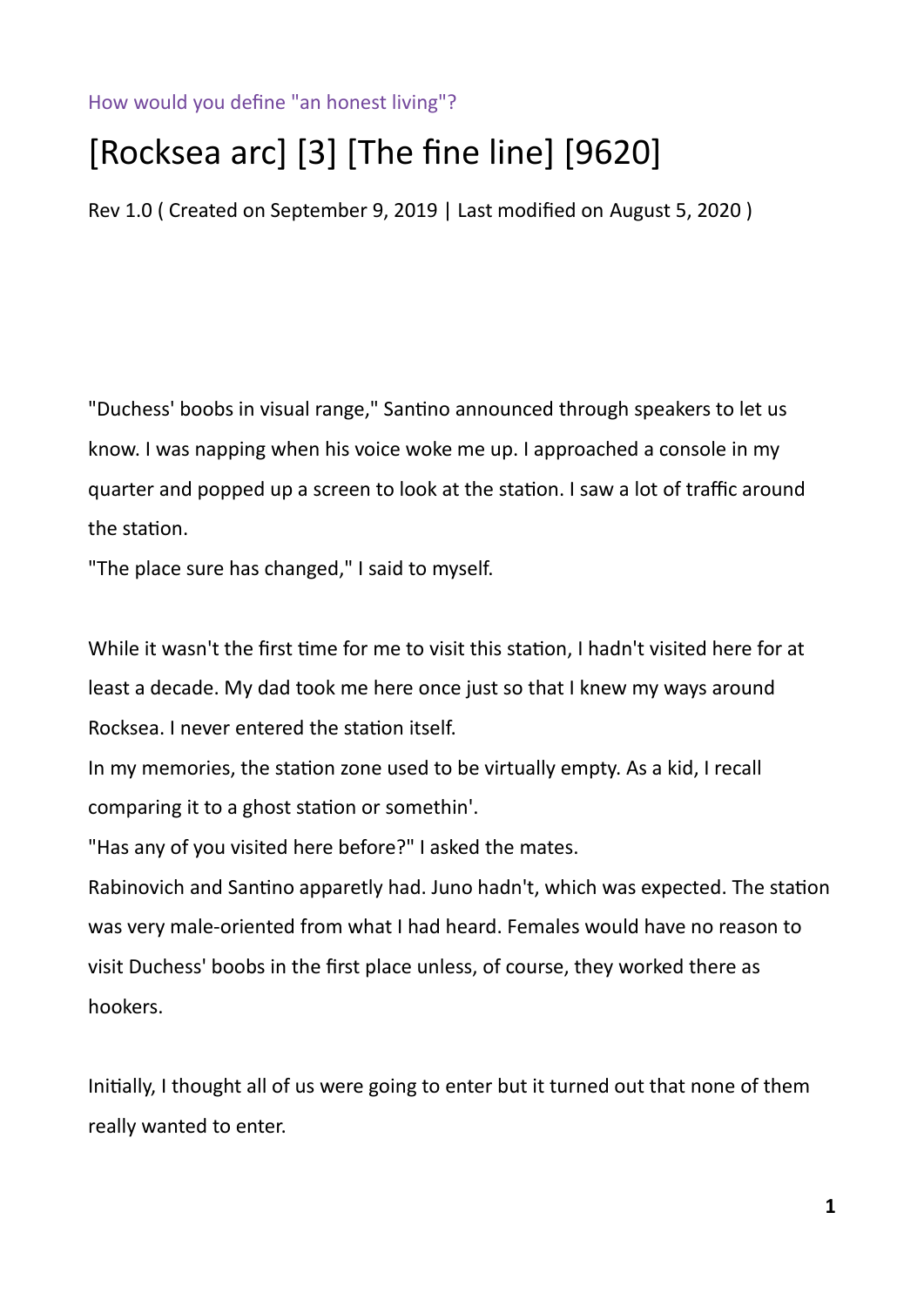"Hard to resist fucking beautiful bitches in here," Rabinovich explained, "I'd rather not go in. I will waste money."

Santino's reason was more or less the same as Rabinovich's, and I didn't even bother asking Juno.

Thus, I went in alone once we docked. The docking bay I was in was directly connected to its bar and the first impression of the bar was loud and bliessfully colorful. The place, more like a hall, was packed to brim with people dancing their minds away.

Some waitresses were skillfully maneuvering around to serve drinks. Speaking of which, the waitresses were fully naked and fully shaved. Being fully shaved didn't surprise me since shaving is a recommended practice when living in space. Having to deal with hair from our heads is hard enough for air filters.

But it was my first time seeing a girl fully naked which made my heart race and my dick stand up. I started to see the point Rabinovich and Santino was making. If I would drink, I was pretty sure I'd end up waking up on a bed with some random girl next to me.

Clearing my thought, I snapped myself out and swiftly moved onwards. Initially, I was going to float my way in but there was no floating sign all over the place, so I ditched that idea.

"Excuse me. Sorry, excuse me. Passing through. I am sorry. Sorry, Sorry!" Shoving my way in, I moved toward a counter all the way in the back. Shoving my way in wasn't that hard. The real ordeal was the girls, the naked ones. As I moved in, some of girls danced in my proximity, indirectly asking me to join.

"Sorry, girls, no, I am not here for...."

That was when one of the girls attempted to grab my thing. Out of reflex, I jumped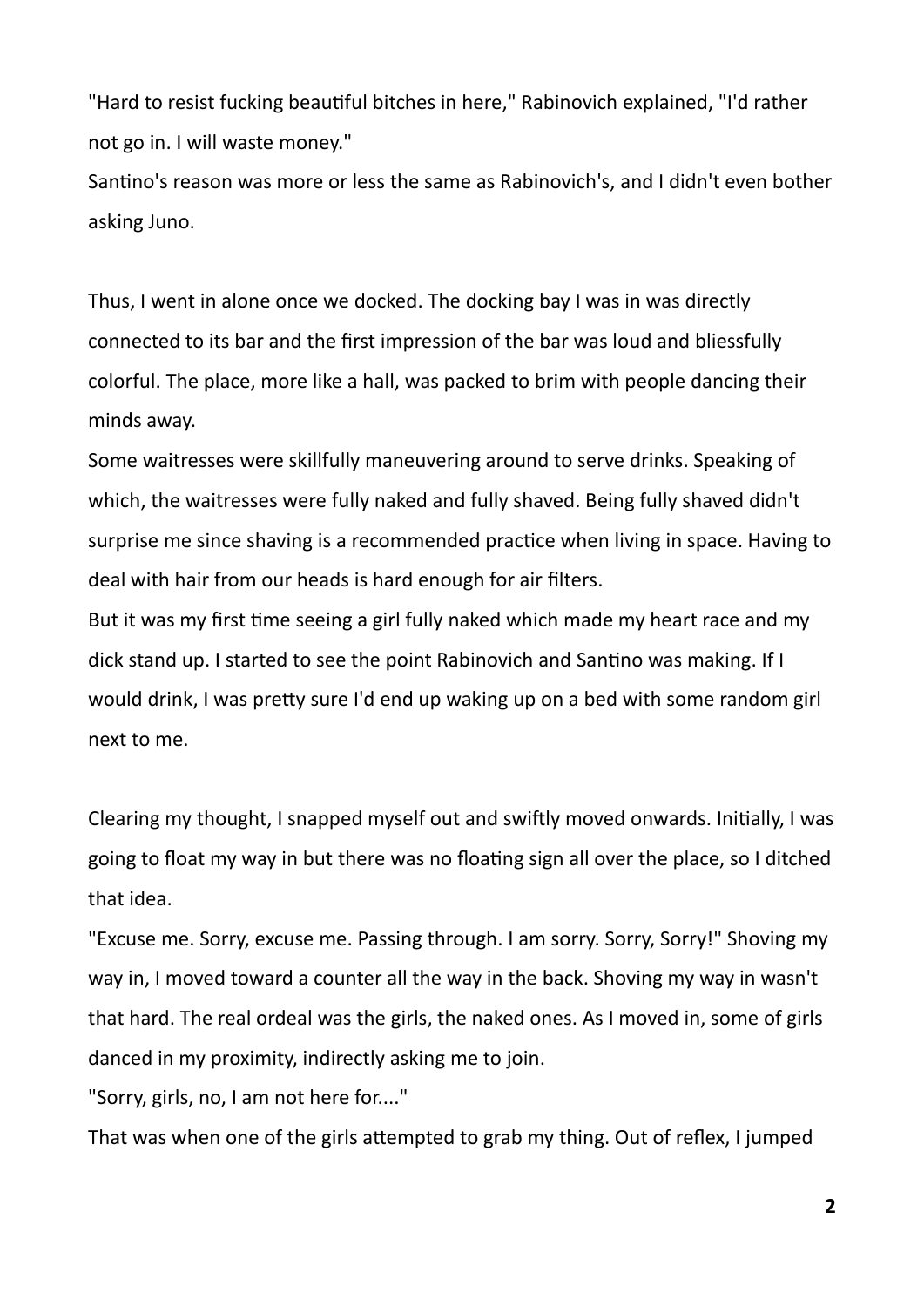and jumped too high. Before I knew, I hit my head hard on a wall or ceiling and passed out.

I wasn't sure how much time I passed but, when I woke up, I realized I was in a sickbay. There was no one in the sickbay though. But a voice sounded as soon as I raised my upper body.

"Vazken, yeah?" It was a female's voice.

"Yes, I am Vazken. Did I fly into a wall?"

"Sure did. It was lucky that you didn't crack your skull."

"Sorry about that."

"Now, you weren't drunk, meaning you had a business at the station. What is it?"

"I've come to talk to the duke for a job. May I speak to him?"

"He is busy but you may talk to me instead."

"May I ask who you are? You know my name. It's only right that I should know yours."

There was a faint snicker from the speaker. "You've got manners for someone of your age. Very well, I will see you in person."

In probably less than 60 seconds, a woman appeared in the sickbay. She certainly wasn't pretty and, therefore, she couldn't have been one of the waitresses. She did have an okay body though. She had a pony hair style in dark brown and was wearing a dark red cowl shirt and blue jeans.

Approaching me at once, she folded her arms. "My name is Ehka. I am the Duke's wife, so you can talk to me."

I didn't know the Duke was married. But then I didn't know anything about him. I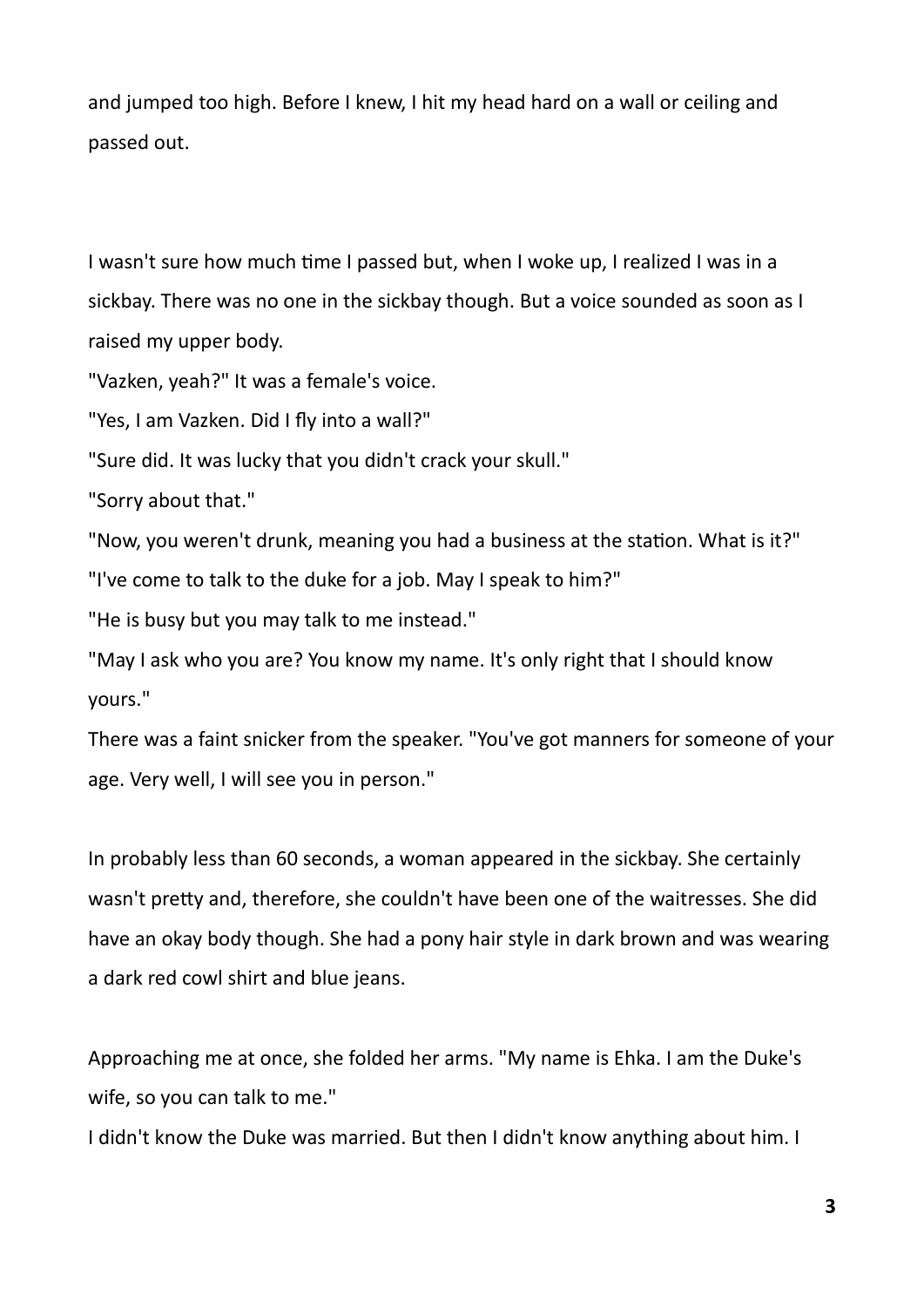also did not have a reason not to trust the woman, either, so why not. It wasn't like my purpose was top secret or anything. Therefore, I told her my reason for coming onto the station.

Once she heard my story, she blossomed a short laughter.

"I've seen many reasons for guys to come onto this station. I will say you are the first one with a noble cause," She said, holding her laugh.

"What's 'noble' about that?" I wasn't attacking her or anything. It was a genuine question.

"I meant no offense, really. Your cause is just the most normal I've heard in a very long time. Those who want jobs, they are always desperate and will do anything to get some credit on their hands so that they can satisfy their loan sharks and live another day to drink."

She, then, pulled a chair to her and sat down, crossing her legs.

"Alright, Mr. Vazken, I am interested. What ship ya got?"

"LW class 2."

"I see. Default setup?"

"Yes, it's currently on a rent-to-own program."

"How many payments left?"

"11 out of 120."

Ehka whistled and told me, "I am impressed. Less than a year left on a 10-year program. Never missed a payment?"

"No, and we don't want to miss a payment. That's why we are here."

"How many are there in your group?"

"Four, including me."

"Gender ratio?"

"Three guys and one girl."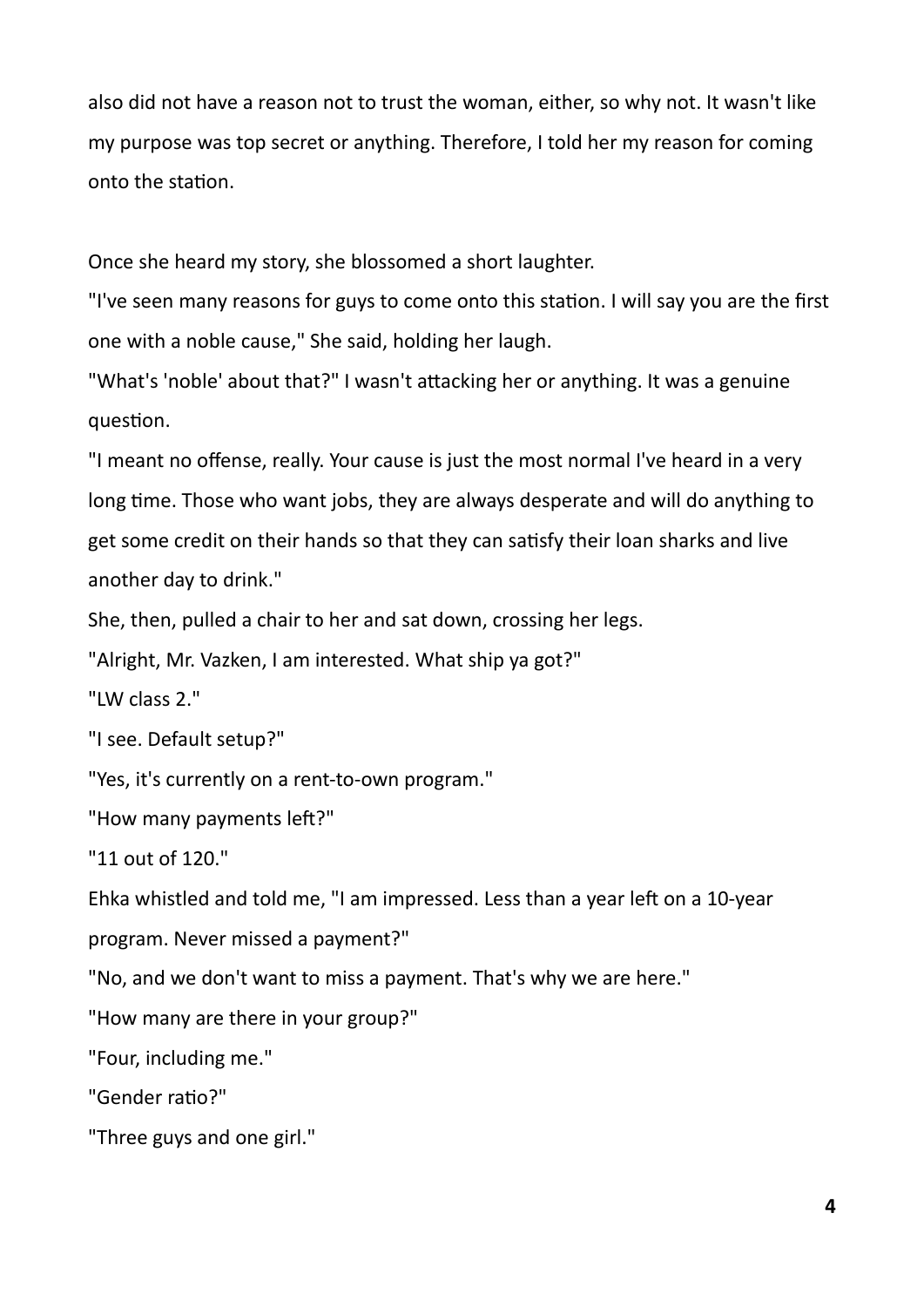"Had sex with the girl?"

I shook my head at once. "None of us has." Quite frankly, Juno would break my arms and legs if I ever attempted to rape her. She's huge and powerful. She whistled again. "Jesus, you do know what you are doing. I am more than impressed. Normally, I just don't have any incentives to help people out but your case is different. Hard to turn down decent folks trying to make a step forward."

I wasn't entirely sure what she was going on about but I wasn't going to ruin her mood by speaking up further.

"Alright, mister, I do have a job for you. I am already assuming that smuggling and anything illegal is out of the pool."

I nodded at her.

Dangling her index finger slowly toward me, she grinned, "I think I have a perfect job for you."

The job was a hauling job. The cargo was nothing illegal or so I was told. Old lady would be in a convoy escorted by four Badgers. The convoy would depart in four days, meaning we had four days of nothing-to-do. So, we decided to work on our ship. We had been kind of slacking on that part for a while.

Rabinovich came up with a list of things to do on his tablet.

He read out the list on the bridge where we were gathered, "We've got several deep scratches on the hull. Doesn't need to be replaced but need to be filled with the goo. And we might as well check thrusters as well. The console in Vazken's room needs to be looked at. Anything new to add to the list?"

Santino raised his hand and spoke, "Well my shower has been acting as well but I guess that doesn't need to be spoke about?"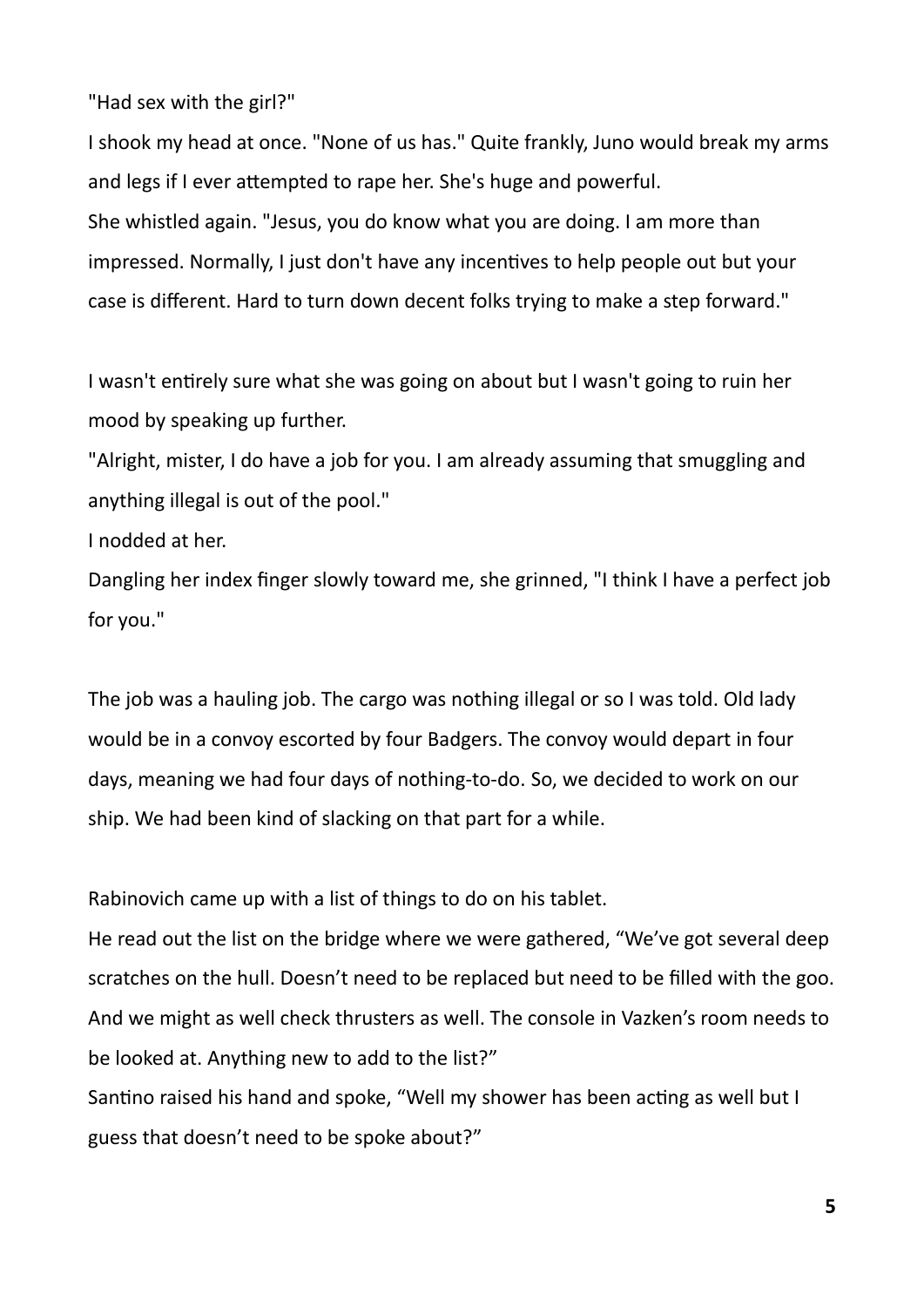"We will replace the whole pipes, so yeah, yours will be covered," Rabinovich replied with a nod.

Juno added with glee, "Finally, I can take a shower and not worry about something going wrong."

I replied to her, "A part of the problem is that you take a shower for too long. You take what, 45 minutes for a shower? What do you do in there?" She replied back fiercely, "It's none of your bizwax, shut it, Vazken." Shrugging, I complied, "Fine, fine. Just pointing out the-" "I said, Shut it."

Juno wasn't exactly a likable girl or even socially active but she was good to work with overall. Other than her shower, she never complained about anything else and would do any mining regardless how risky it was. She had shoulder length hair that was tied into a pony tail and was quite muscular, okay, very muscular. She is more muscular than pretty much any guys. If it wasn't for her rather large boobs, she could easily be mistaken for a guy because she was a huge woman. I wasn't sure her exact height but my loose guess was that her height was 190cm and my height was just 175cm. I was fairly certain that she could floor me with one hard punch in my face. It was something I'd never dare trying.

To be quite frankly clear, I never lusted for her. She wasn't my type to begin with and I wasn't very sexually active, either, despite of my young tender age of 32. You can't be sexually active and work in space. Those two just don't work out in long term. Therefore, I understood exactly why Rabinovich refused to enter Duchess' boobs. No need to re-awaken your sexual mojo.

For the last four days, we casually worked on our ship repairs and we finally received

**6**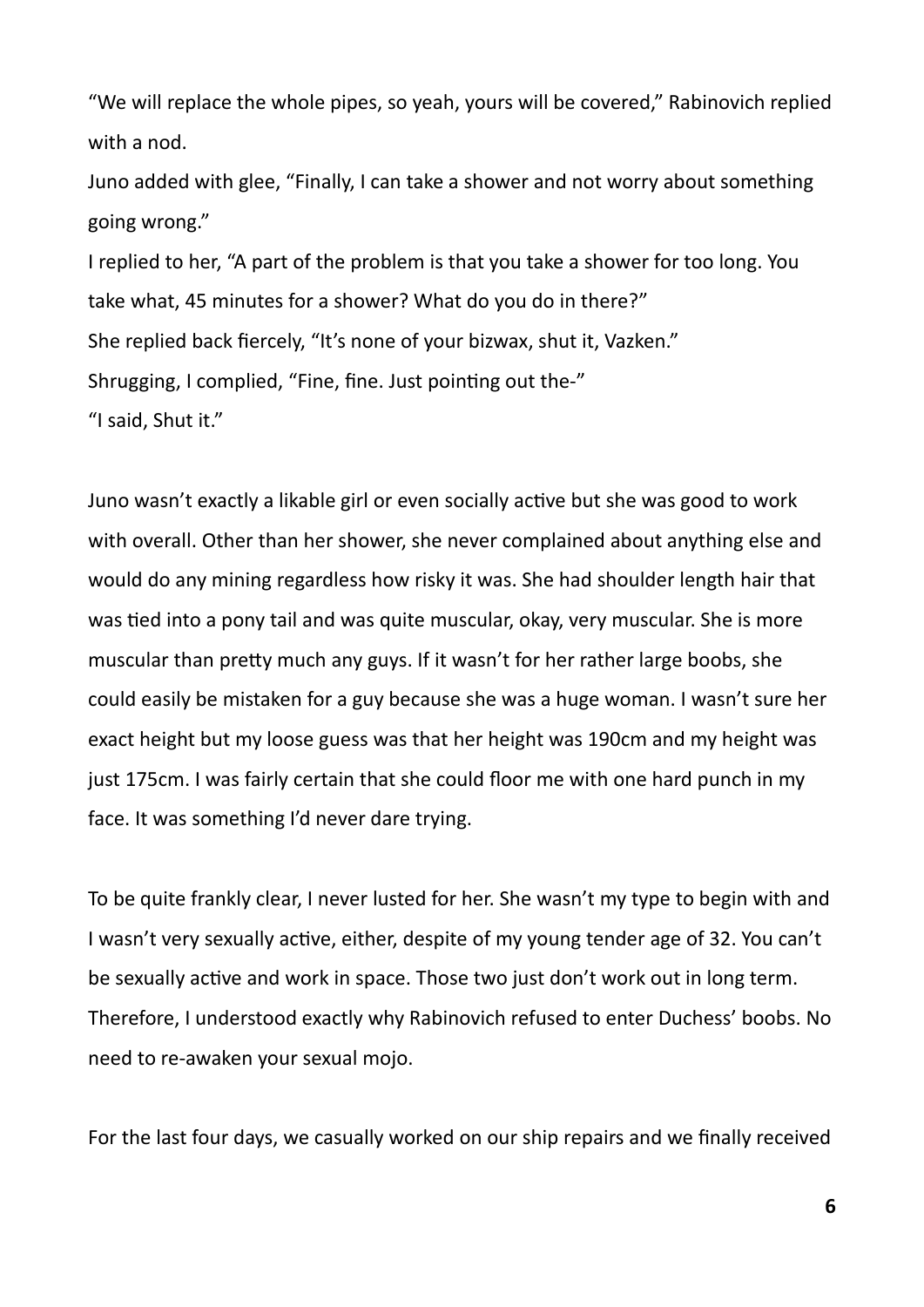the cargo crates by dockyard workers at 0500 on fifth day. There were two 10-ton cubic metre crates which would barely fit into our ore cargo.

We asked whether it was okay for us to check the content of the cargo crates, and they said they had no problem with that as long as we didn't temper, so we checked out what was in there.

The four of us were gathered around a crate. The other was already in.

"What the hell are these?" Juno said. She was completely clueless.

What we were seeing was some sort of frozen organic matters. I had never seen anything like these, either.

"These look like some sort of frozen creatures," Rabinovich remarked.

"I have no idea what these are," Santino added.

We had to bring in a scanner to figure out what they were.

"Fishes, frozen fishes," Juno sad after scanning the frozen things.

None of us had seen fishes before obviously. I mean, after all, we were space

dwellers. Fish was a very expansive delicacy for planet dwellers.

"So, how much is this one crate?" I wondered out loudly.

And it turned out that each crate was worth around 20 million credit. And I recalled that we'd be in a convoy.

I told my concern to the mates.

"Guys, we will be in a convoy. Our ship alone carries a value of 40m credit. I am guessing the whole convoy will be worth around 100m," I told them with a worried face.

"Probably way more than that," Rabinovich added.

I continued, "I think there is a real chance of us being hit by pirates."

We became quiet for a moment. My point was perfectly valid. The value of our cargo was too huge to simply ignore.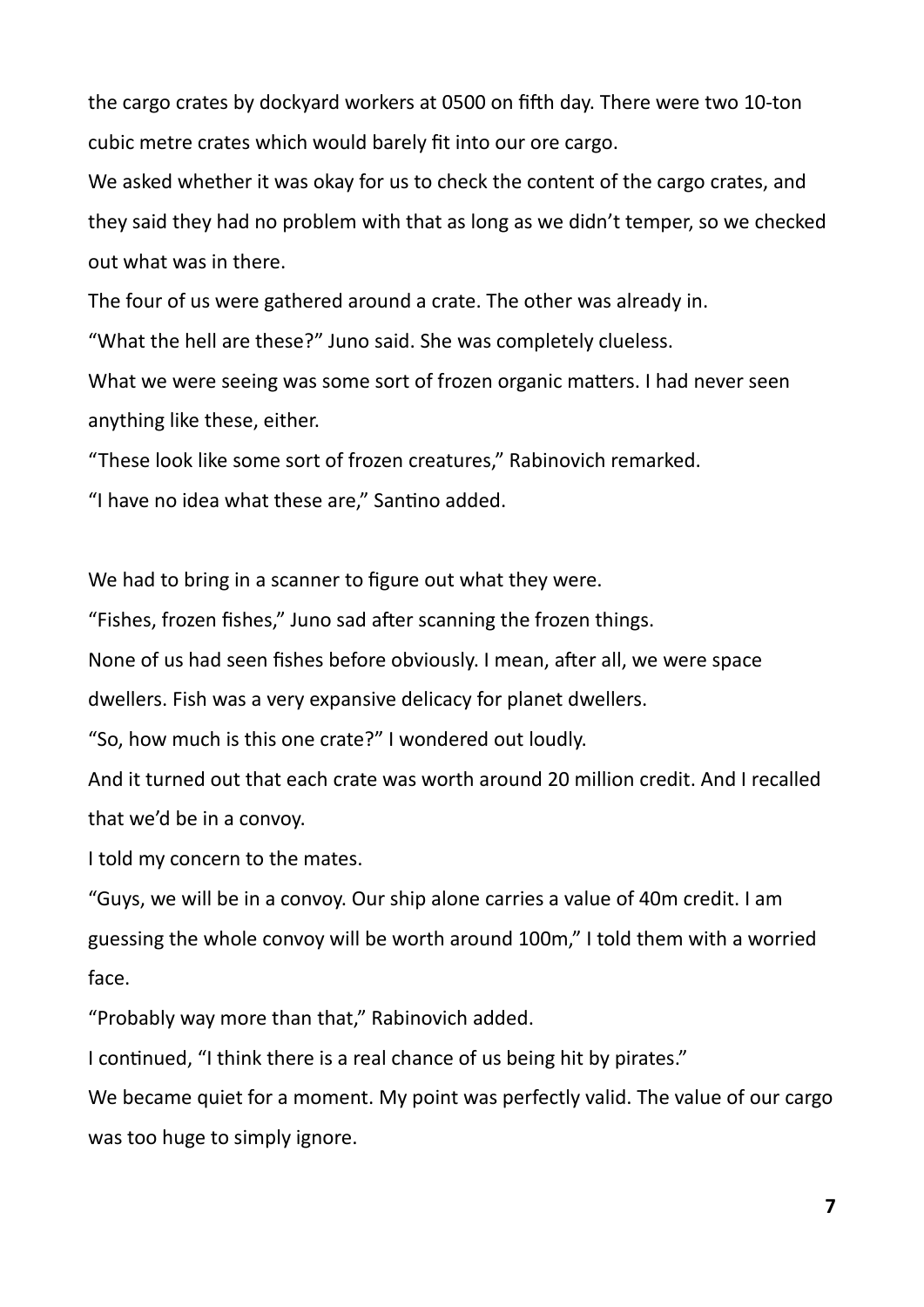"Do we want to back out of this?" Juno inquired while closing the crate. The crate cover was huge but we were under 0.2g.

I looked at the others; they didn't seem to be too bothered. I wasn't too bothered, either. I simply pointed out the possibility.

"No, we are going," I replied to Juno to which she gave me a thumb up and locked the crate.

Once we undocked, Ehka guided us to join up with a convoy. There were two Akabasa 1s and four Badgers.

Once a formation was formed, she spoke to us.

"The job's simple in concept. You haul the cargo to New Earth. But I won't lie to you. Your cargo has a lot of value and a chance to encounter pirates is rather high. Now, those four Badgers, they are all crewed by veterans. They know what they are doing. So, follow their instructions and you should be fine. Ehka out."

The four of us were on the secondary bridge of Old lady. Its primary bridge was a tower that was exposed on the hull. It was great for mining but not so for a job that may see battles.

Juno, Santino, and I took stations and Rabinovich acted as a captain of the ship since he had the most experience. However, as much as we acted the part, our Old lady had no weapons whatsoever. Therefore, us sitting pretty on the bridge had no real meaning behind it other than being in the safest place.

We sat pretty for maybe an hour or so. Eventually though, we all got back to our quarters to kill time.

From the heart of Rocksea to New Earth was about 22 days long journey. The actual distance was a lot shorter but ships could not speed in Rocksea due to abundance of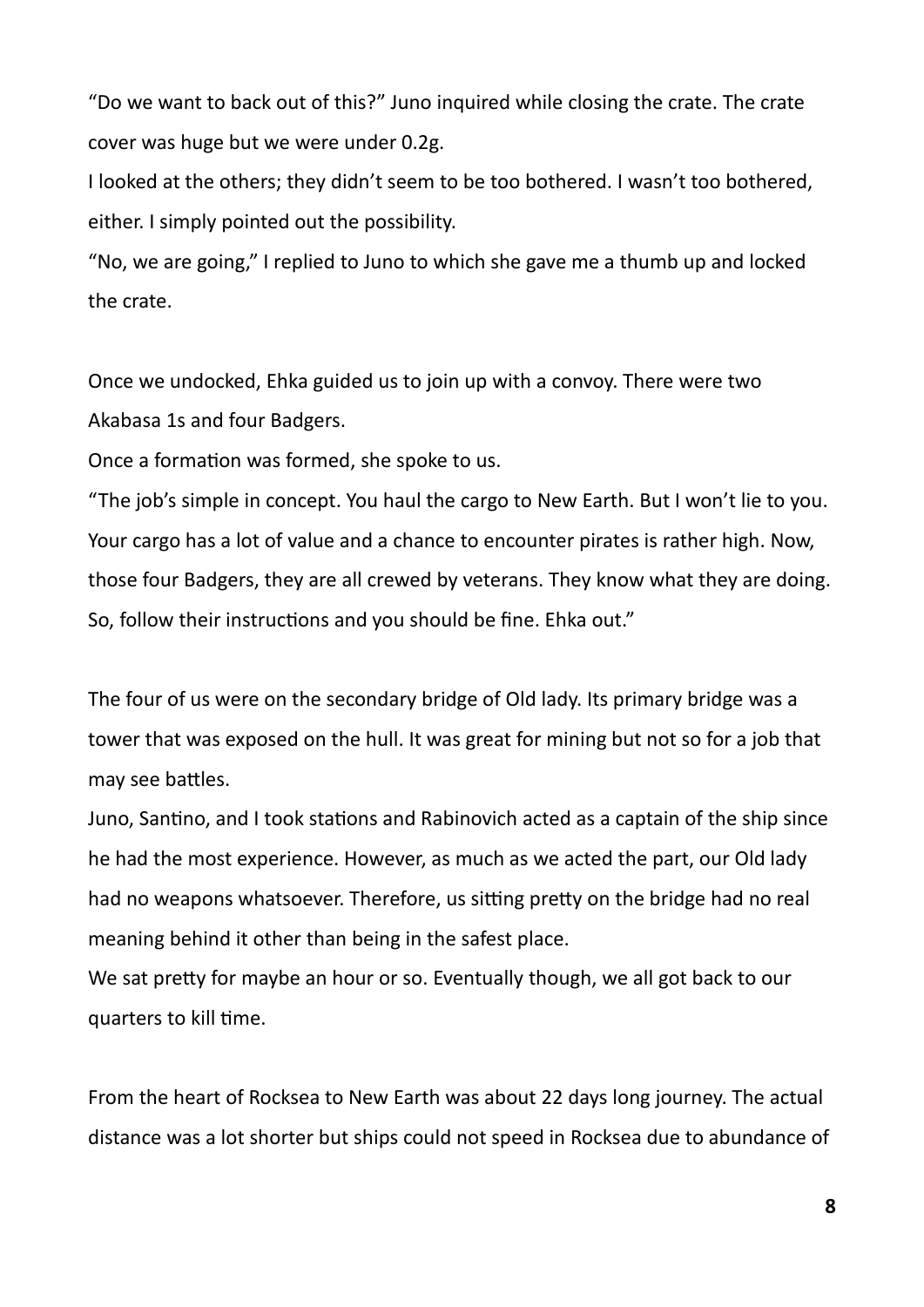debris or loose rocks. Well, perhaps cruisers could speed since it'd have the armor as well as shields. However, for any ships with exposed bridges or cockpits, Rocksea was a rather dangerous place to sail in. A loose rock hitting a reinforced glass window of a bridge at a speed of 100,000km/h would well mean instant death. It's take about 19 days to get out of Rocksea and then we could speed to New Earth. Now, our Old lady and the Badgers had shield arrays but the Akabasas didn't. A convoy was as fast as the slowest one.

"Those 19 days is the hard ones," Rabinovich told us when we were on the bridge. "Rocksea is a lawless zone, so pirates could be anywhere. Once we are out of Rocksea, the rest of route should be secure."

It was true that Rocksea was a lawless zone. However, our Old lady had never been pirated upon. That was mostly because pirates didn't tend to hit on miners. I heard that pirates factions agreed not to hit on miners because they were the ones at the bottom of economic pyramid. Pirating miners would bring everything to go up in price or even make lives in Rocksea miserable due to lack of required materials. Life wasn't all that easy in Rocksea to begin with. There was no need to make it harder.

The journey was peaceful for about 10 days. We were, then, in outskirts of Rocksea which was quite a dangerous zone. The heart of Rocksea where Duchess' boobs and Station Oreo were patrolled by such stations and security was kept to a certain degree but there was none of that in the outskirts. And it was also my first time to venture this far.

We were slacking on our secondary bridge when Santino exlcaimed.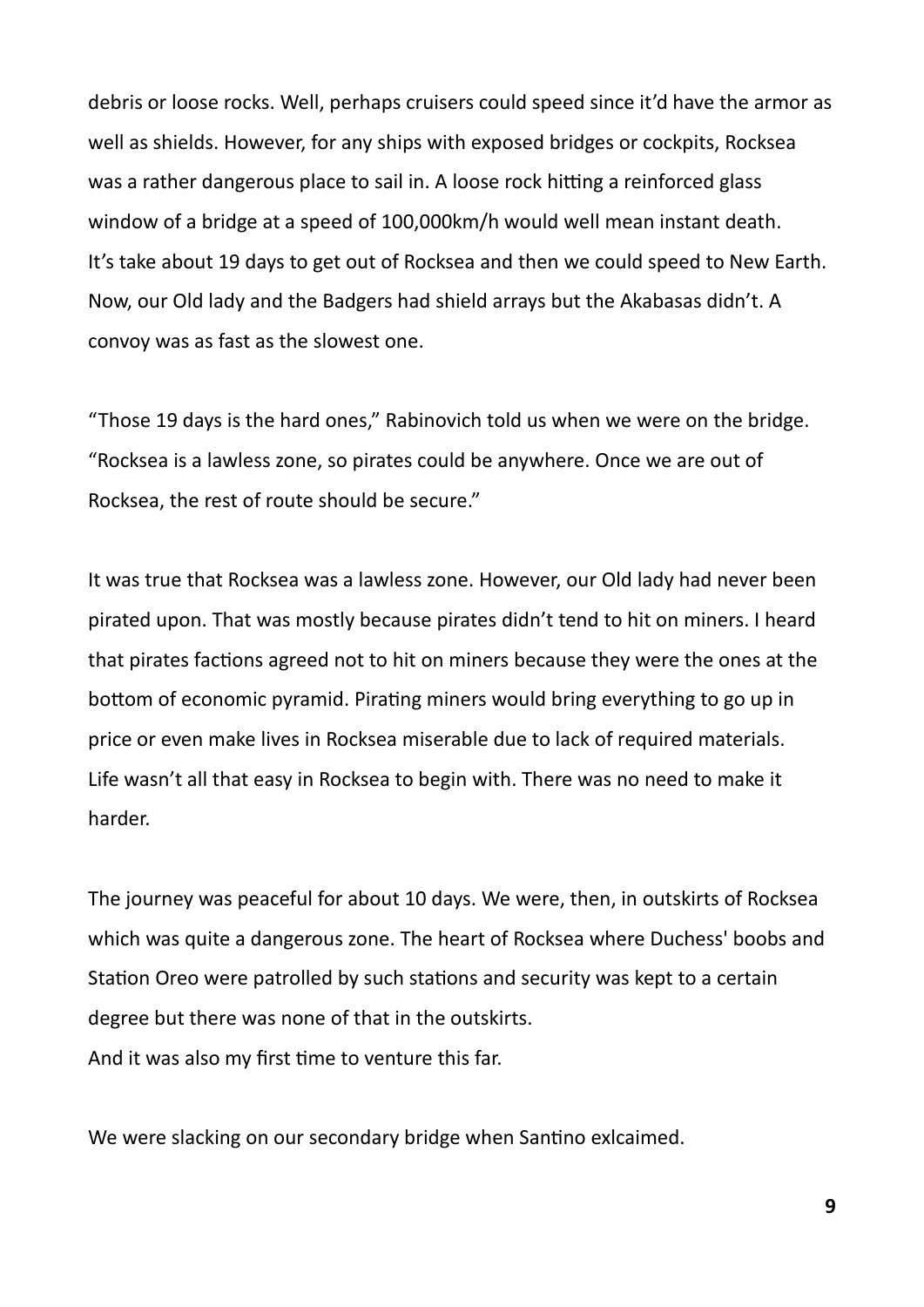"12 ships, Badgers, on a direct course to us, most likely hostiles," He urgently said out loudly.

"Oh, shit," I blurted, "What do we do?"

"We do nothing, for now at least," Rabinovich instructed us to calm down.

A male voice sounded through speakers. His voice was calm.

"This is Badger Alpha. We are detecting hostiles. Old lady, you have shields, so you just keep going. Few shots won't harm you. The Akabasas, you two move into a shadow of a nearby rock. You haven't got shields and a luck shot will take you down."

"How strong is our shields anyway?" I wondered.

"Well, I guess we will find out. Old lady has never been hit on, yet," Santino replied. Meanwhile, Juno was tighening herself onto a chair which we soon followed as well. You wouldn't want to bounce around in space. That could easily kill you.

"We have four. They have twelve. It doesn't look too good," Juno hastily said while controlling her breath.

Rabinovich told us, "We were told they were veterans. Let's see how good they are. If they are taken down, we are surrendering. We agree on that?" "Yep." We all said at once.

The escort Badgers fired the first by using torpedos which surprised me because I never saw such a thing.

"What the hell is that?" I asked with a surpsied voice.

Rabinovich answered me, "A torpedo, basically a heavy payload missile."

"What is a missile?"

He glanced at me and answered me, "Well, not surprised that you don't know. 99% of people use lasers. It's physically delivering shitload of explosives at a target. Won't do much to a cruiser but deadly to small ships like Badgers."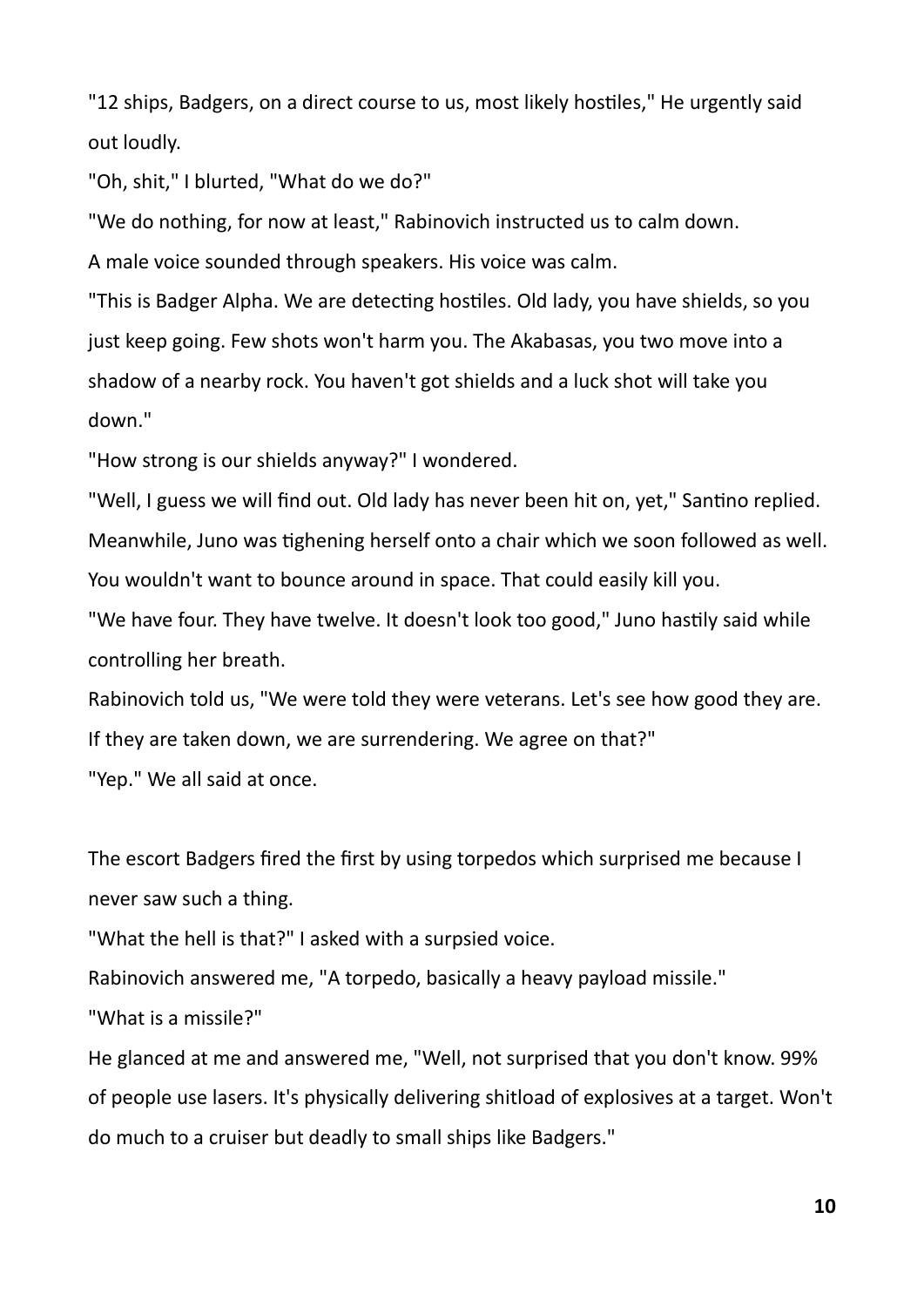Just like he said, each torpedo took out a Badger with a large explosion and shockwaves.

"Holy shit, that looks awesome!" I shouted with excitement.

With those four pirate Badgers down, it became four vesus eight. And, as soon as dog fights began, it became quiet clear that the escort Badgers were simply far superioer in raw skills. Within 60 seconds, two more pirates went down. And 5 minutes later, a single pirate Badger was fleeing the scene with no loss to the escorts.

"Those do know what they are doing," Rabinovich remarked.

I was in awe. I didn't give much of a chance to the escorts. After all, it was four vesus twelve. But they won, easily.

The male voice sounded in our bridge once again.

"This is Badger Alpha here. Hostiles taken care of, you can come out and join us Akabasas."

"Man, that dude is a badass," I remarked in awe.

From that point to the moment we left Rocksea, it was quiet. Once we were out of Rocksea, we could speed all we wanted. At our maximum speed, it was only 3 days to New Earth.

The official name of "New Earth" was Heaven of Order. I had no idea who named the planet such and even why. The name itself didn't make much sense and we simply called it New Earth unofficially. I heard the council is trying on to officially rename it to New Earth at one point.

"Who's going to be seeing New Earth for the first time?" Rabinovich asked us.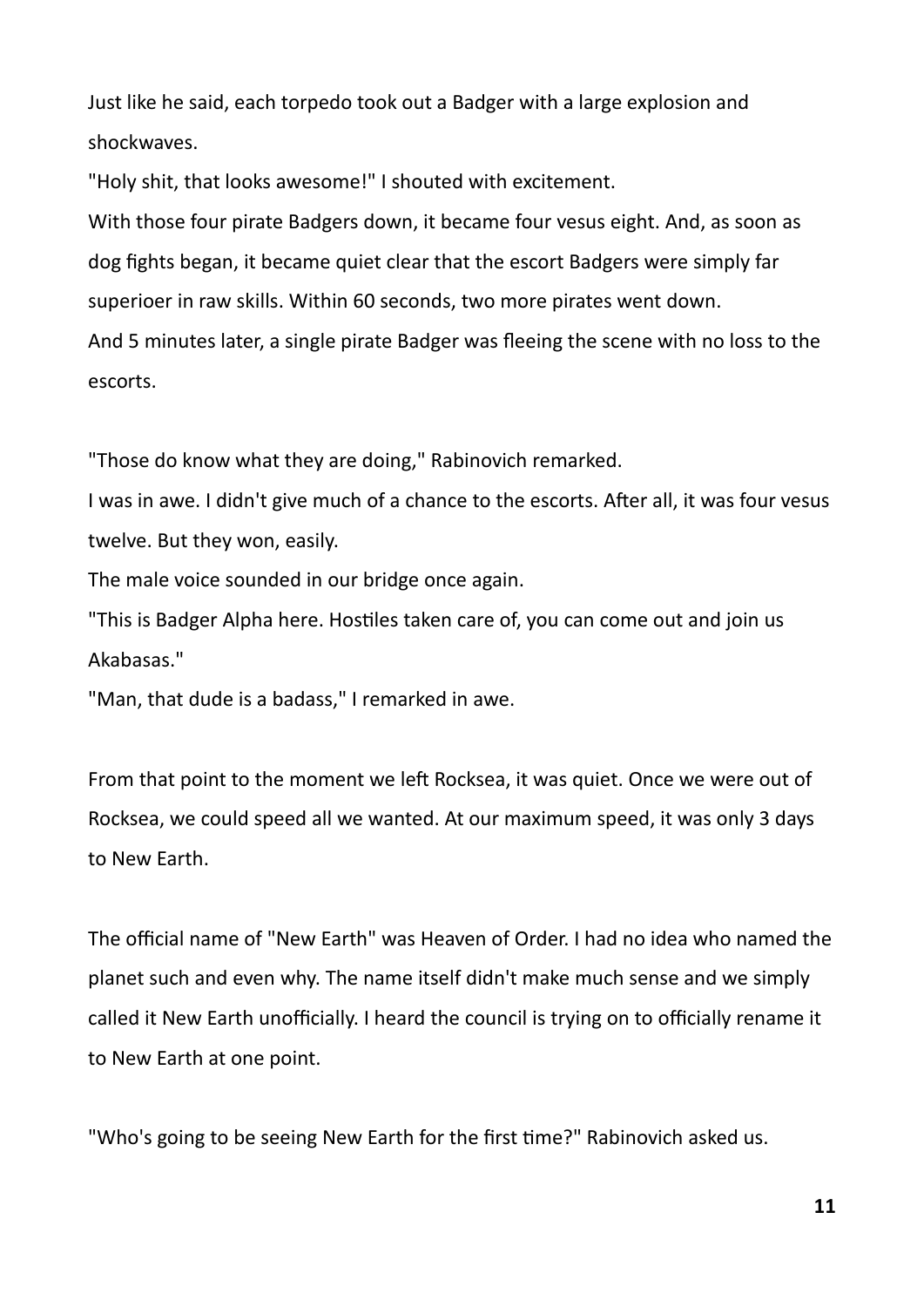I replied, "Me since this is the first time leaving Rocksea."

Juno replied as well, "Same here."

"So, for you two, the planet will be the first colorful one you are going to see, eh." "Like Earth, right?"

"Yeah, I guess. Never been to Earth but they say they look similar."

The short journey between the end of Rocksea and New Earth was, well, short. We began to see navy ships patrolling soon after we left Rocksea behind and the whole route was very secure. A navy patrol fleet did check up on us but our papers were properly in order, so there was no issue whatsoever.

When we arrived at New Earth at last, a scenary that I had never seen before my life unfoleded before my eyes. I saw a planet for the first time and it was a very colorful planet. Additionally, the vicinity of the planet was full of traffic. It looked as if tiny bugs were crawling around the planet.

"There it is, New Earth. Heaven of Order is the official name for now although nobody uses that," Rabinovich explained to us as a holographic screen displayed a planet that was half green and half blue.

Neither Juno nor I displayed much of joy after seeing the planet for the first time. Quite frankly, I couldn't care less how a planet looked.

"What G is that planet?" I asked to which Santino replied, "1G, I believe."

"So, I'd like to be crushed to death if I ever landed on that planet."

Juno replied, "We are used to the 0.4g from Oreo. We wouldn't die, probably, but suffer badly."

"Actually," Rabinovich said, "You might die. There is a huge difference between 0.4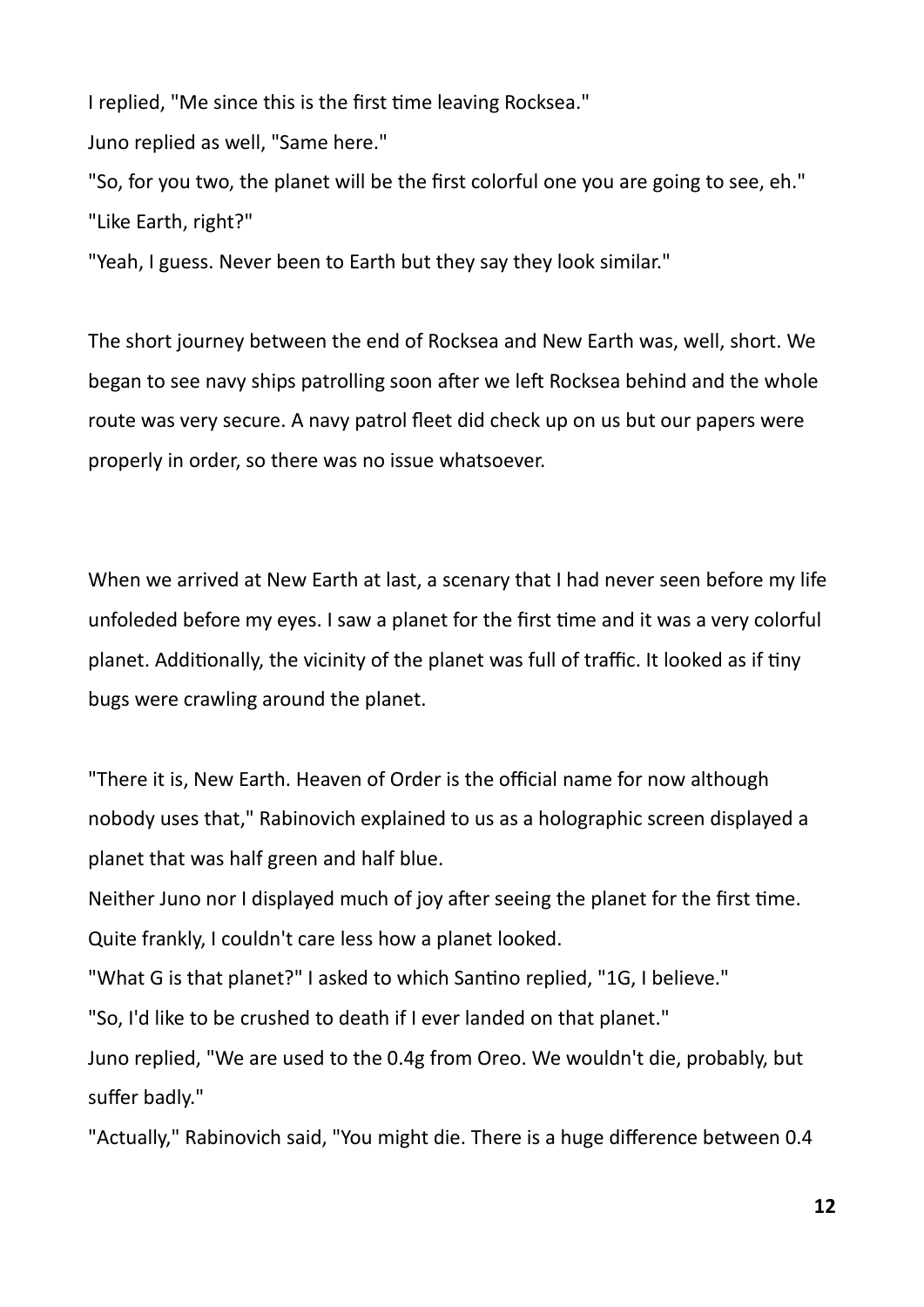and full 1.0."

The planet had two ortial exchange stations where we docked at and unloaded our cargo crates. We thought our job was done then and expected to be paid. However -

Badger Alpha told us through comm, "Ehka will pay you, meaning you need to go back to Duchess' boobs. Now, since you will be going back, she has an optional job for everyone else."

Apparently, she wanted us to haul some water.

"I can see the point," Rabinovich explained, "Water is dirt cheap here from what I can see."

Water wasn't exactly hard to come by in Rocksea but it wasn't that common, either. I could also see the point of hauling back some water if I was making the trip back anyway.

We asked Badger Alpha whether he was willing to escort us. He replied that he was going back and we were welcome to tag along. However, he made a point that he wouldn't be escorting us exactly.

He explained to us, "My duty ended when we made out of Rocksea. You can tag along and our presence will likely deter pirates but, if they do attack, we are not going to defend you."

I did feel that he was being a dick a little but the ball was in his court. We agreed that it was better than nothing and used our own credit to purchase the goods and headed our way.

The reason we weren't too concerned about security was that water wasn't something that was pirated upon. It was a low value commodity and there was a general rule of not pirating essential commodities among pirates at least in Rocksea. Of course, there was always some who refused to follow such a rule but such were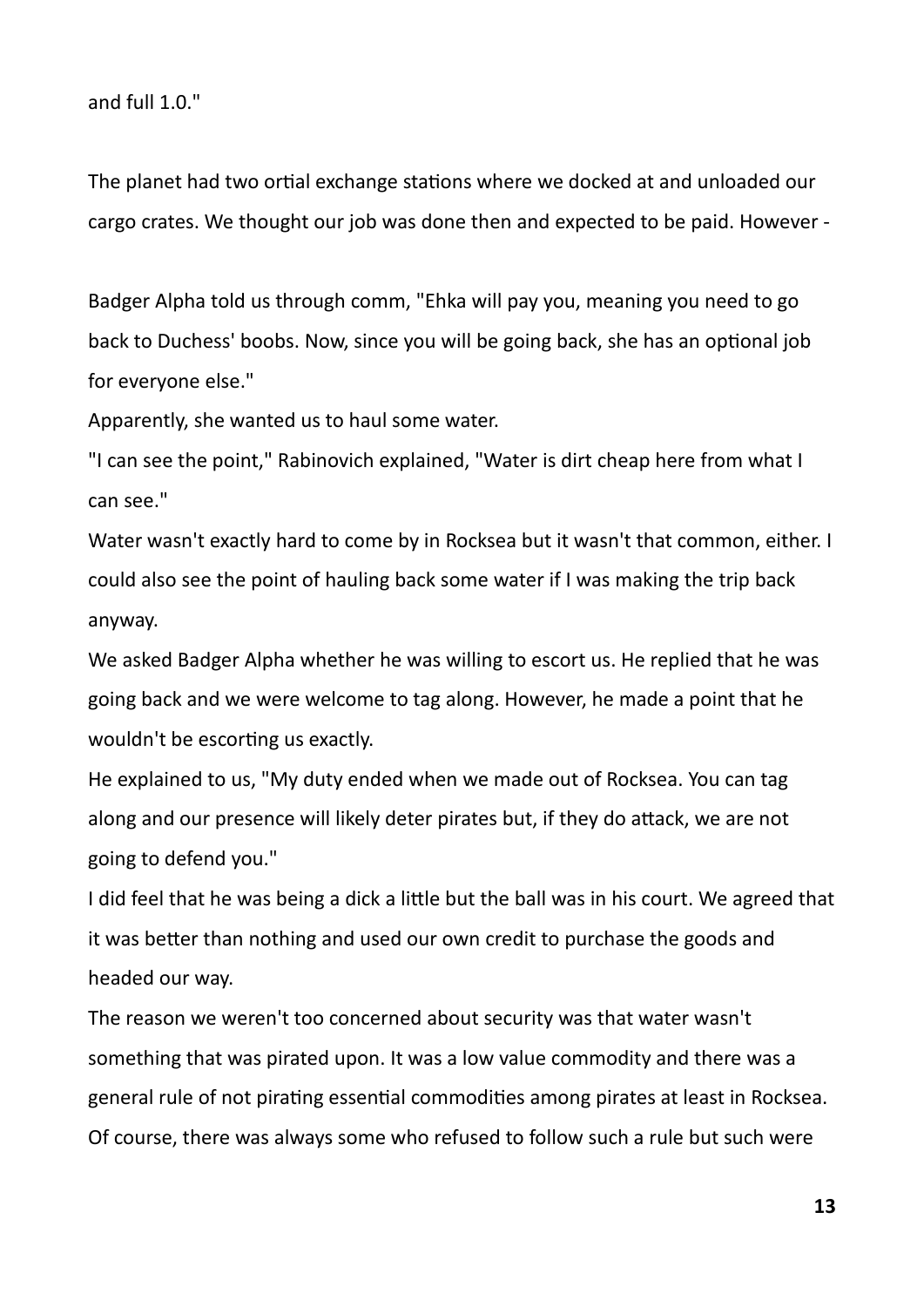rare.

Fast forward 22 days, we made it back to Duchess' boobs safetly. The Badgers, our Old lady, and the two Akabasas all made it back in one piece. Although I failed to grasp it at that moment, it was a great result for a back-to-back hauling job. Ehka was on comm to greet us soon enough.

"Well, done, flawless I would say. No casualities, goods delivered both ways," She said gleefully.

None of us had anything to say to her though, so we remained quiet. "Moving on," She said, "Since you've done the optional job, the overall payment accounts to 500,000c. Transferring right now."

We looked at each other with our eyes wide open. It was way, way, more than we expected. Additionally, it was an amount we'd never see via mining.

"Fucking half a mil!" Juno exlcaimed joyfully with her fists up in the air.

Santino robbed his face and slapped himself once as if he was making sure he wasn't dreaming.

Rabinovich was more rational and asked if she was giving us extra for being first timers and such.

"Nope, I am in business of making a profit, so I don't give out payments that weren't warranted. I can break down the payment. The original trading run was 300k alone. The optional run was 100k. The extra 100k is a bouns for not having encountered or casued any troubles."

Rabinovich was still skeptical, so Ehka told us the total value of the cargo the convoy carried. It was apparently 80 millions.

In such a scale, our payment of half a mil was really a pocket change.